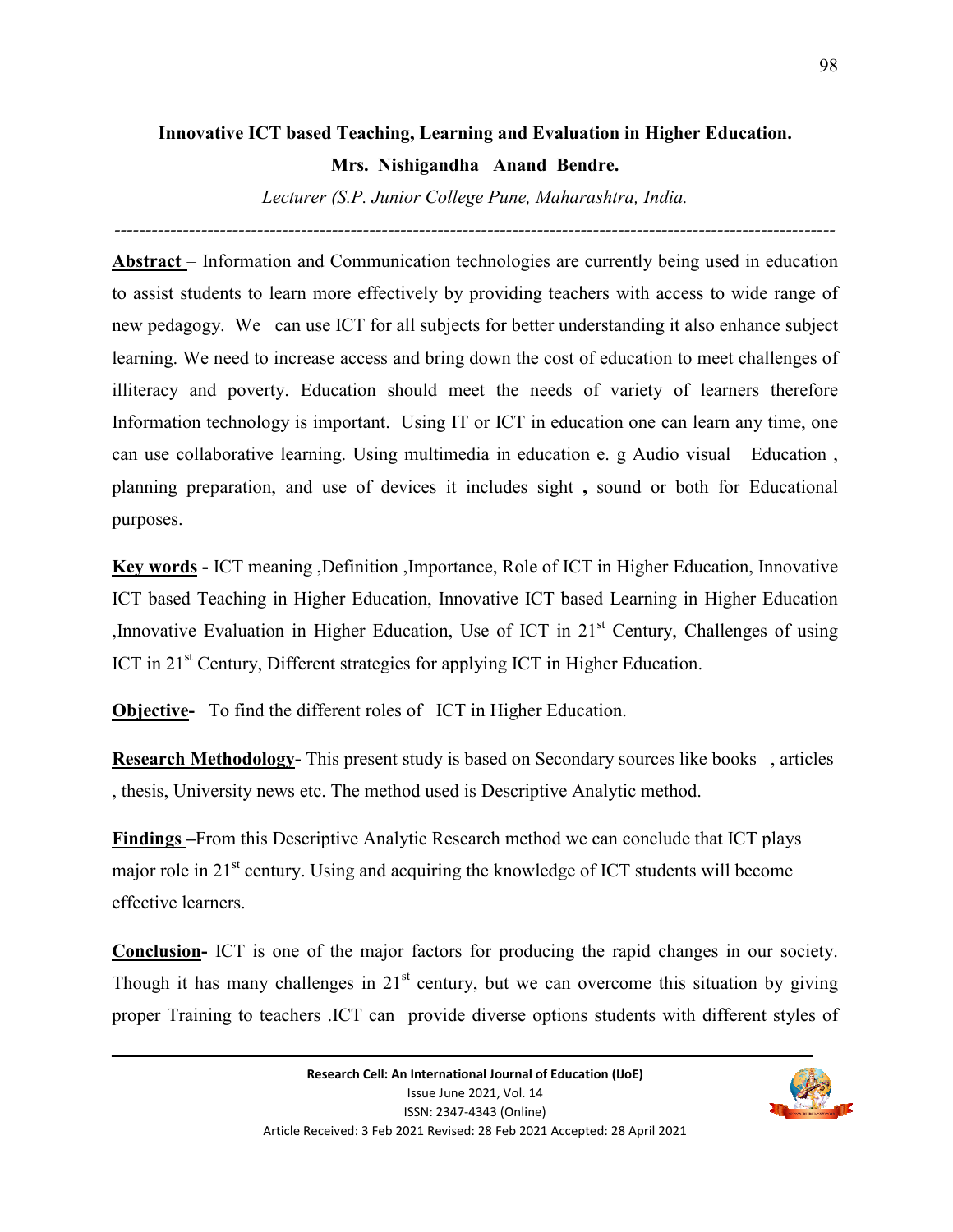learning .ICT has a great impact on our daily lives , it has become an integral part of everyday life for many people.

#### **Meaning of ICT , Definition-**

- $\bullet$  ICT =IT + other media. It has opened new avenues like Online learning, E-learning, virtual university, E-coaching, E- Education, E- journals etc .
- ICT refers to technologies that provide access to information through telecommunications .It focuses on Communication technologies.
- It can impact student learning when teachers are digitally literate and understand how to integrate it into curriculum.
- ICT refers to technical tools and services that used operate network- based monitoring and control device , telecommunications , smart building management systems , audiovisual processing , transmission systems, broadcast media.
- Components of ICT are –Communication Technology

Cloud computing

Software

Hardware

#### Internal access

Data

### **Importance of ICT in Higher Education-**

- ICT has become a fundamental requirement for modern society.
- ICT sector has both a direct and indirect effect on economic development.
- It can improve the quality of human life.
- It provides wider knowledge and can help in gaining and accessing information.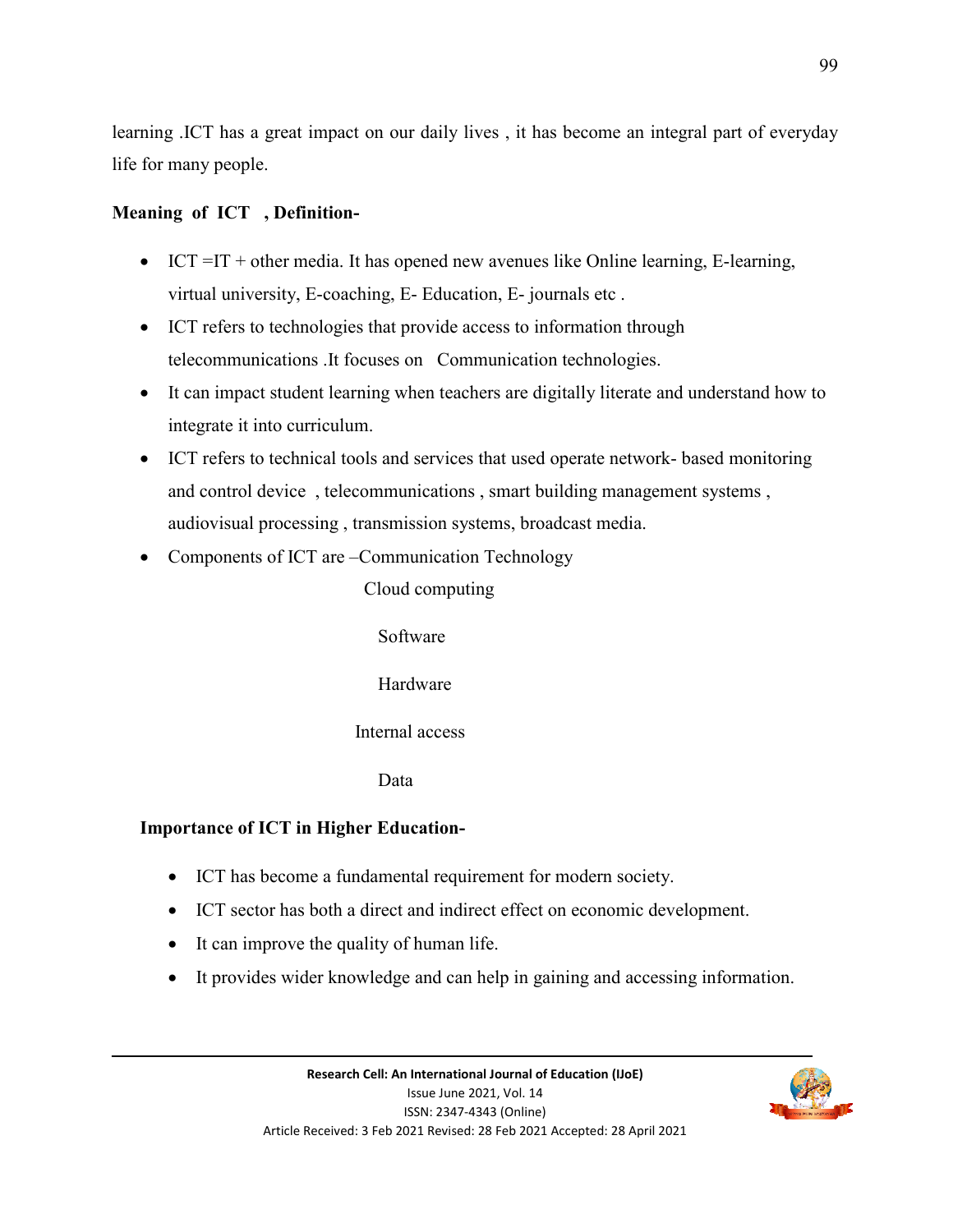- It focuses on communication that includes wireless network ,internet as well as communication mediums.
- ICT provides quick access to affordable and better means of communication.
- ICT also aids people to overcome their disabilities. Screen reading or magnification Software assist blind or partially sighted people to work using an ordinary text instead of using Braille.
- ICT can improve security of the data.
- It is useful for research on space.
- ICT has increased transportation systems.

#### **Role of ICT in Higher Education-**

- 1. ICT helps teachers to interact with students.
- 2. It helps them in preparation of their teaching, providing feedback.
- 3. It helps in effective use of ICT software and hardware for teaching- learning process.
- 4. ICT may also be a significant motivational factors in students, learning and can support students engagement with collaborative learning.
- 5. It plays important role in distance learning .
- 6. ICT helps teachers in both pre -service and In -service teacher training.
- 7. It helps in effectiveness of classroom.
- 8. ICT used as an 'Assisting Tool'.

e. g. Making Assignments, Communicating , collecting data , documentation.

- 9. ICT is medium for Teaching and Learning.
- 10. Teacher training institutes can develop their curriculum using ICT.
- 11. Student- Teachers are transformed into self learners.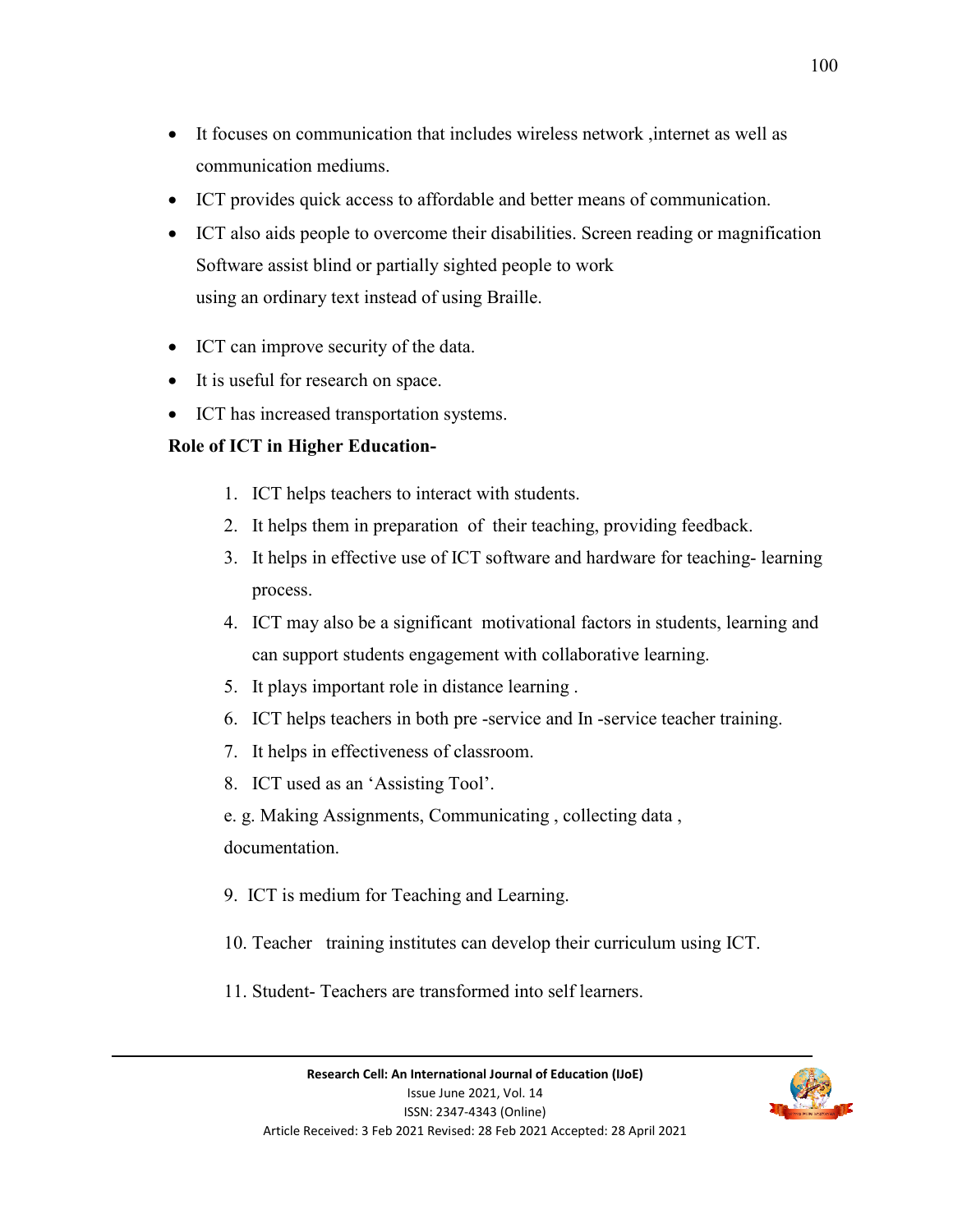#### **Innovative ICT Based Teaching in Higher Education-**

- 1) ICT helps teacher to motivate students and growing interest in learning.
- 2) ICT helps teacher for organizational preconditions.
- 3) It is also helps teacher for personnel support.
- 4) ICT helps teacher to design educational environment.
- 5) ICT helps teacher to identify creative child in education institution.



- 6) It removes traditional method of teaching and prepare teacher to apply modern method of teaching.
- 7) Technology provides different assessment tools such as check lists, rating scales and rubrics to assess the  $21<sup>st</sup>$  Century skills such as creativity, problem solving, decision making , leadership skills such as criteria for project based learning.
- 8) Using Power point create presentation of lessons on different topics.
- 9) Using Microsoft excel create time table , class list , grade book , time live, work book and chart .
- 10) Using Microsoft publishing create student/ Teacher publications like news , letter , poster brochure.
- 11) Teachers have to be Blended teachers mixing digital activities and non digital ones.
- 12) For Higher Education we can use different Innovative Method of teaching using Information and communication Technology .

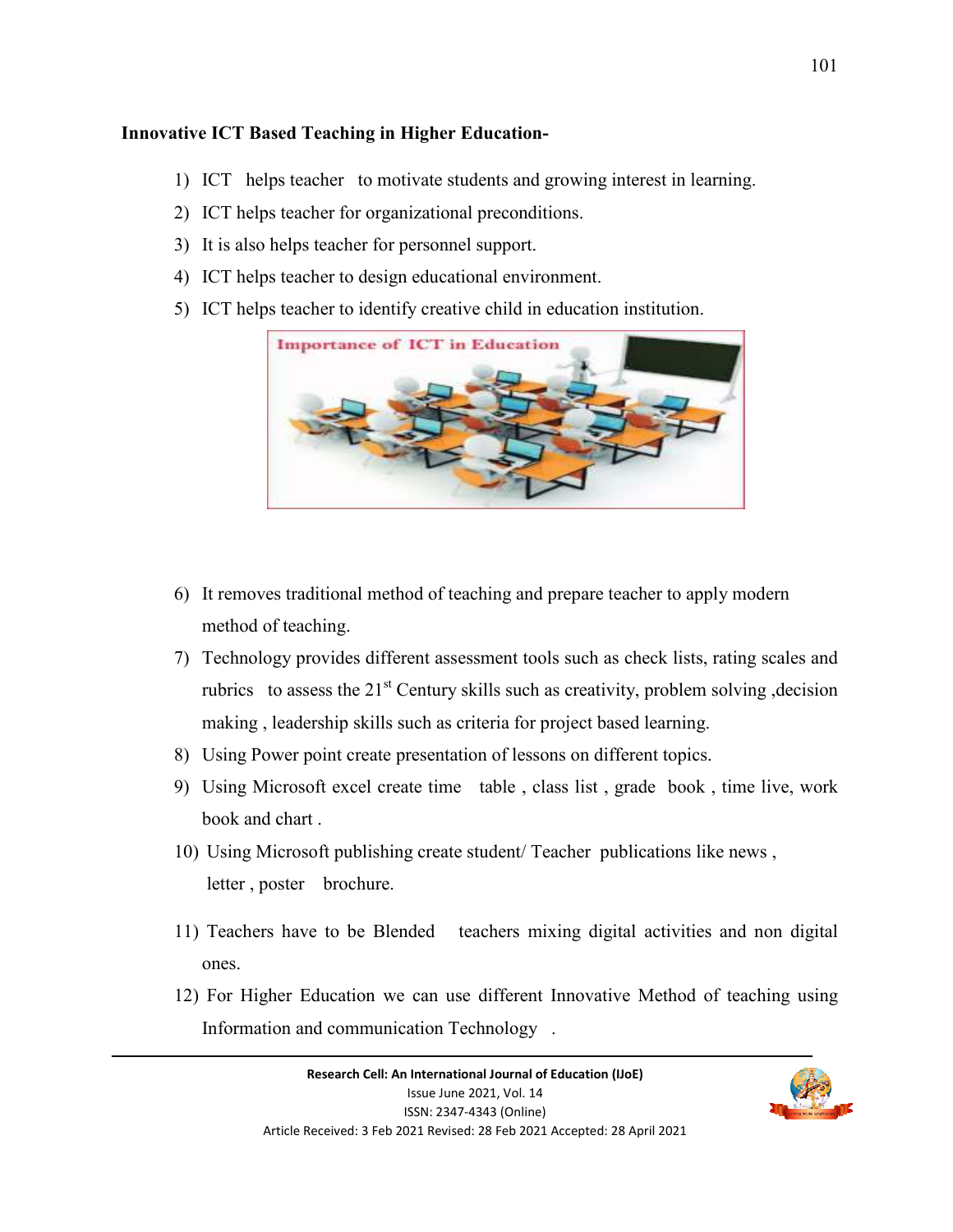- 13) For Languages we can use Gruffalo App , is one example that allows children to record their voices in time with the story being told they can listen to their own voice throughout the story as it is being told. There are also others tools such as multi – link headphones , digital cameras , webcams , audio recording software , walkie - talkies , telephones that can also encourage the development of speaking and listening skills.
- 14) In Mathematics one can use ICT as a tool to perform calculations , draw graphs , and help solve problems. Using ICT as a tool , students can spend productive time developing strategies for solving complex problems and develop a deep understanding of the various Mathematics topics. Maxima is an Algebra solver Software . The Program is based on Computer Lisp and works with all POSIX principles such as Linux , Unix and BSD . For drawing it uses Gnuplot. Geogebra is a Math Software that is useful for both Teachers and Students.
- 15) ICT can provide access to a huge range of resources that are of high quality and relevant to Scientific Learning. In Science Microcomputer – Based Lab

(MBL) tools can be used in Science inquiry and nature as a source of information.

#### **Innovative ICT based Learning in Higher Education-**

- When technology is integrated into lessons, students are expected to be to be more interested in the subject they are studying.
- Technology provides different opportunities to make learning more fun and enjoyable in terms of teaching some things in new way.
- Students can gain the skills they will need (while Learning) to be successful in the future.
- ICT helps teacher to motivate students and growing interest in learning.
- ICT encourages the students to have control on lesson , pace on succession , substance and input which upgrades proficiency of learning.
- Learning in a digital society brings new challenges to schools and since pupils will now be digital natives , schools must address these challenges .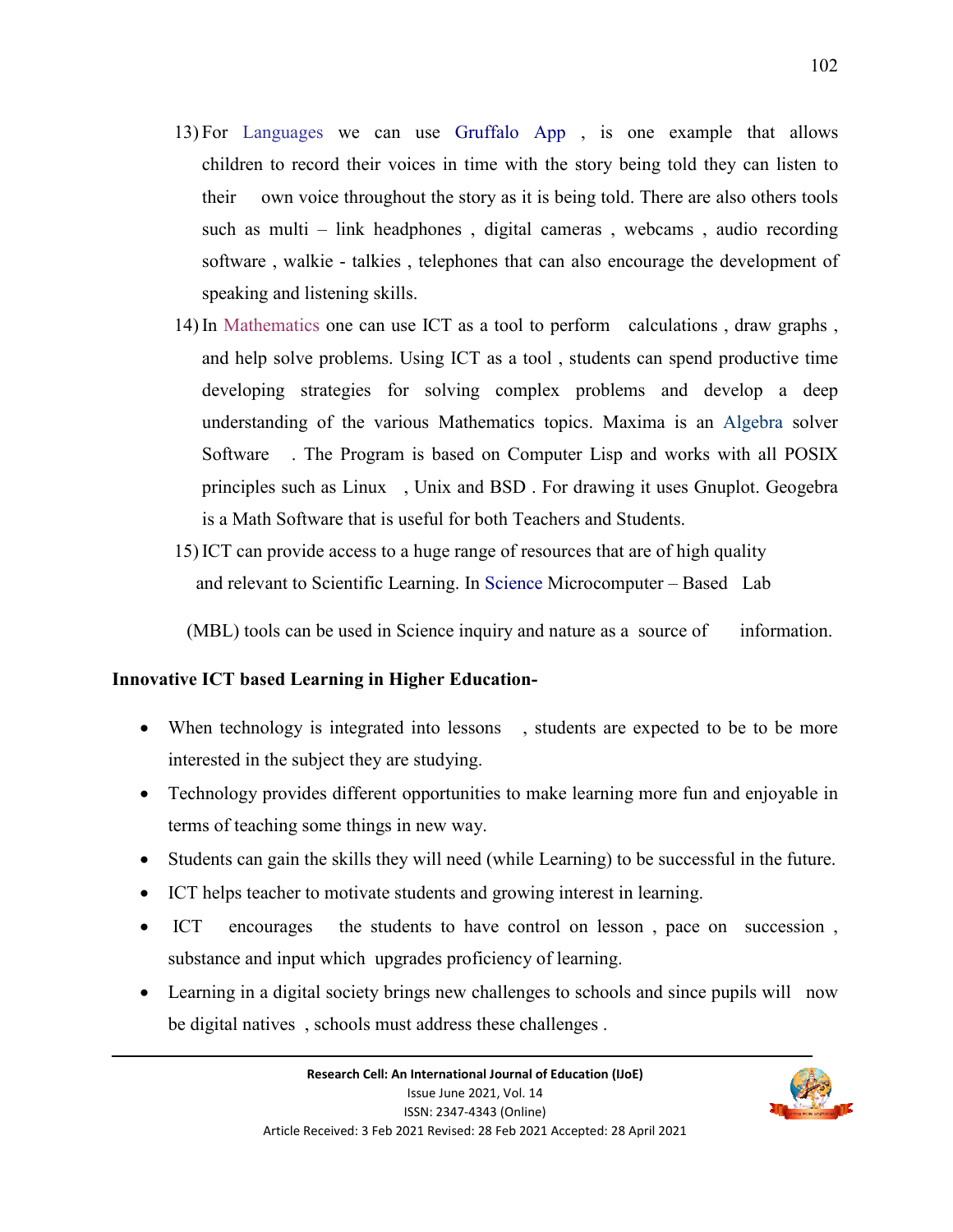ICT enables self paced learning through various tools such as assignment , computer etc.



#### **Innovative ICT based Evaluation in Higher Education-**

- There are many forms for online assessment for example we can build tests in **Testmoz**  Software , use a variety of question types including multiple choice , true/false, fill in the blank and essay.
- We can create a test or quiz using **Google forms**.
- We can use Classroom in school to streamline assignments , foster communication. Using Google Account in **Google Classroom** we can create quizzes and assignments.
- The ICT can be made use in the evaluation , one such attempt has been made by Sansanwal and Dahiya (2006) who developed Computer Based text in Research Methodology and Statistics. This text can be used by individual Student , to evaluate his learning , even the teacher can also used it to access their own understanding of the subject such software can be used for internal assessment.

### **Use of ICT in 21st Century –**

- 1) ICT as a popular tool for organization and management in Institutions.
- 2) ICT helps teacher to design educational Environment.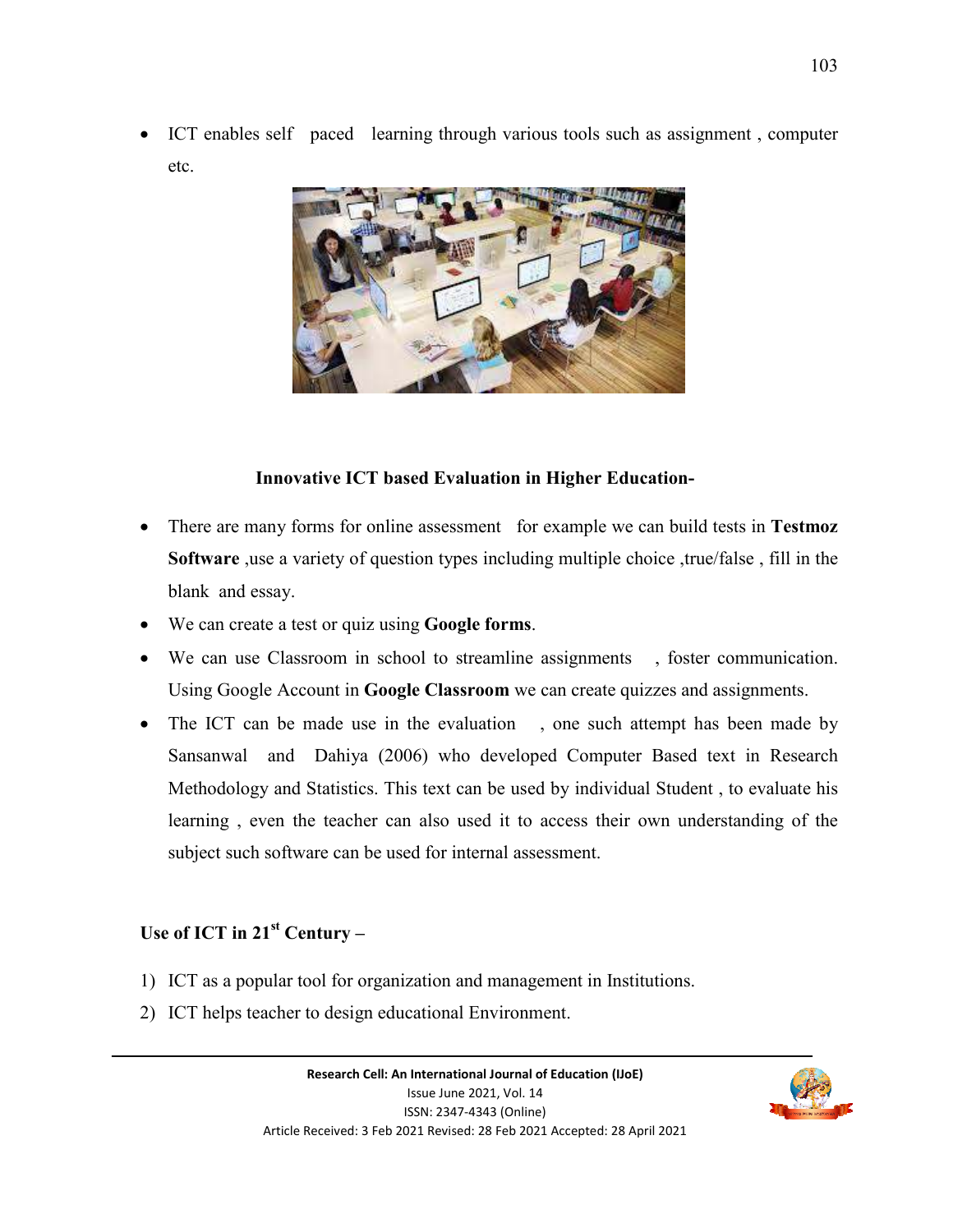- 3) ICT helps teacher to access up to date students and school data anytime anywhere.
- 4) It helps to develop understanding and application of the concepts.
- 5) With the help of ICT , teacher can easily identify the slow learners, problematic child as well as creative child in an educational institute.
- 6) ICT can be used for giving individual Remedial Program.
- 7) ICT can also provide powerful support for educational innovations.
- 8) ICT creates awareness of recent methodologies.
- 9) ICT improves poor handwriting and language skills through word processing.
- 10) It develops communication skills and awareness of different audiences.

# **Challenges of ICT in 21st Century-**

- Lack of Network Connection
- Limited Accessibility
- Lack of Effective Training
- Lack of Trained Teachers in School , Colleges ,Universities, Institutions.
- Limited technical support in Universities and Institutions.
- Lack of computers
- Lack of quality Software
- Technical Problems

## **Different Strategies for Applying ICT in Higher Education**-

- 1) Visualization of Information
- 2) Implementing Technology in the classroom.
- 3) Inquiry Based Instruction
- 4) Providing Adequate Infrastructure and Technical Support
- 5) Applying ICT in all subjects.
- 6) Applying new pre-service teacher Education Curriculum
- 7) By using application software , using multimedia , Internet email, understanding system software.

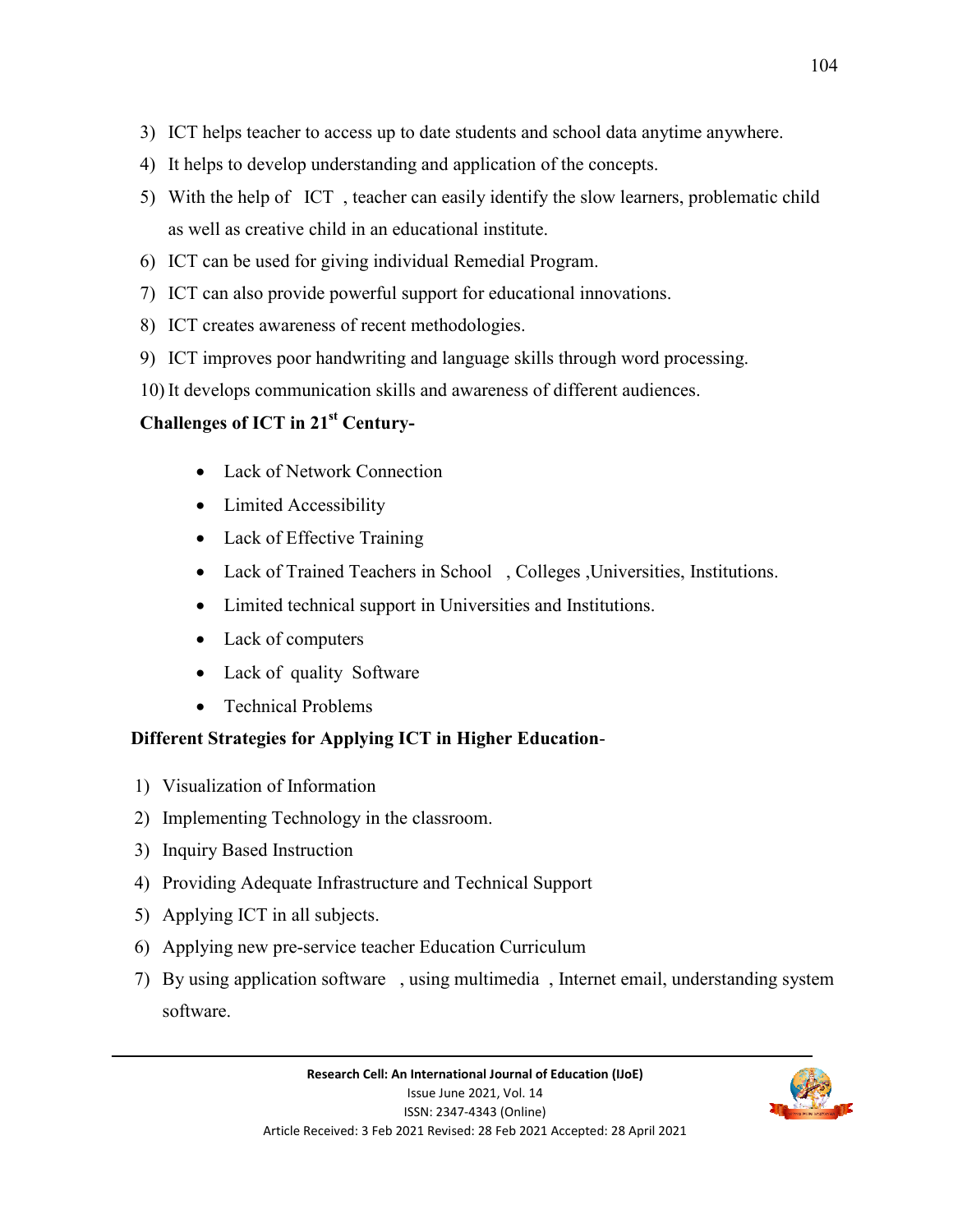#### **Reference-**

**www.google.com**

**www.wikipedia.com**

**https://www.ictesolutions.com**

**Agarwal J.P (2013) : Modern Educational Technology. Black Prints Delhi.** 

**Goel D.R (2003) ICT in Education, Changes and Challenges in ICT in Education. M.S University Baroda.**